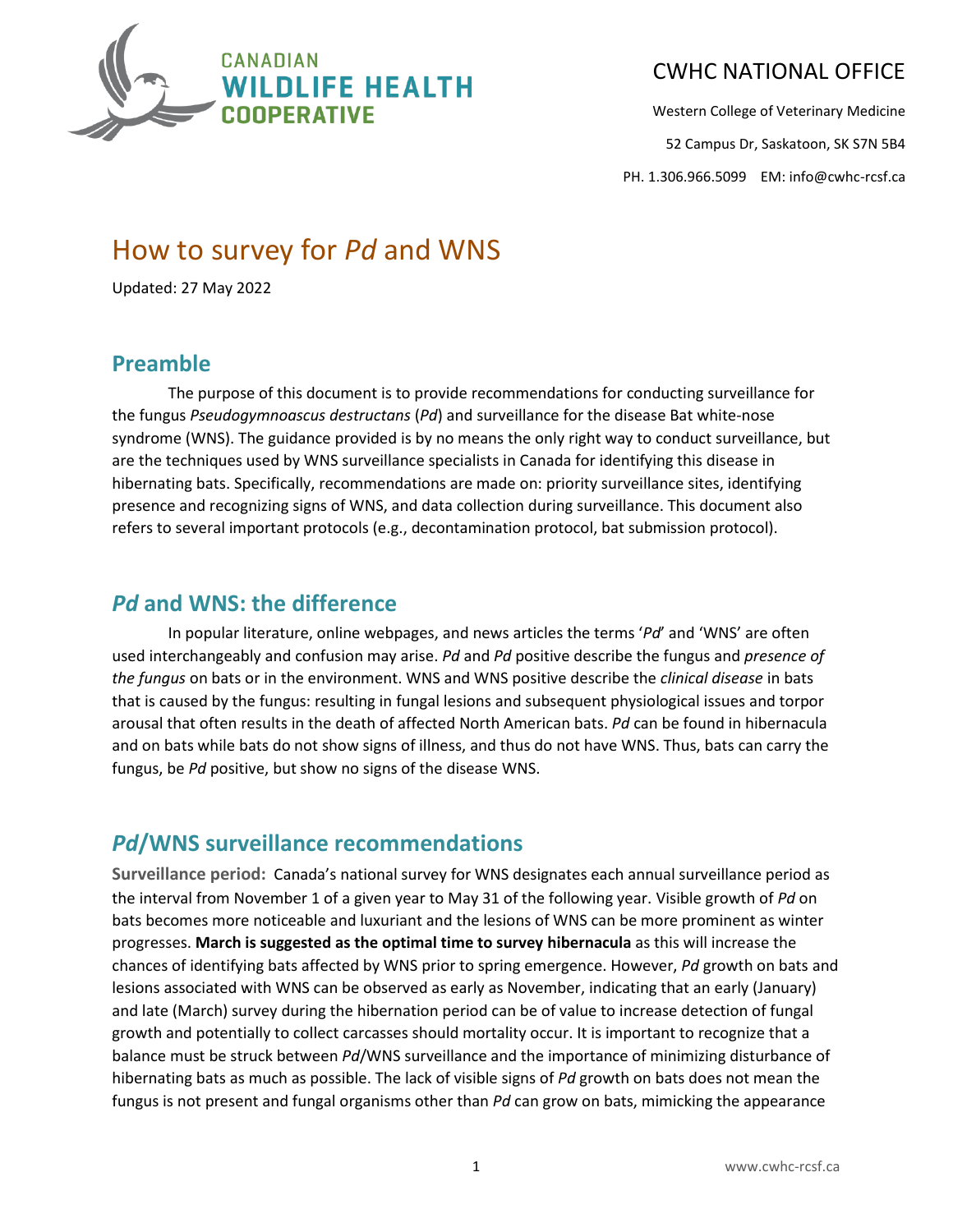

Western College of Veterinary Medicine

52 Campus Dr, Saskatoon, SK S7N 5B4

PH. 1.306.966.5099 EM: info@cwhc-rcsf.ca

of *Pd*. Therefore, typical surveillance techniques for *Pd*, such as fungal culture and/or molecular tests (*i.e.*, quantitative real time polymerase chain reaction: qPCR), should be utilized on a statistically robust portion of the population and environment to document the presence or absence of the fungus. The fungus can arrive a year or more before behavioural changes in bats and/or visible fungal growth or WNS become apparent.

Environmental surveillance for *Pd* outside of hibernacula is ideally done at summer colonies where and when large numbers of bats congregate. **Spring, the first weeks after bats emerge from hibernation in a given area, is the best time for collection of surface swabs, substrate swabs, and guano to detect** *Pd*. *Pd* has been successfully detected in guano of unknown age throughout the year, including summer and fall, but with a lower probability of detection. Note that while the presence of *Pd* can be detected in summer, at summering colonies, and on bats at swarming sites, typically WNS is not a problem at these times.

**Priority sites:** Hibernacula within provincial/territorial counties or districts not previously confirmed as WNS positive are given the highest priority for surveillance. High priority should also be given to hibernacula not previously confirmed as *Pd* or WNS positive, or species not previously confirmed as *Pd* or WNS positive within counties already confirmed as positive. If known, hibernacula with the largest bat populations should be prioritized for surveillance efforts. Similarly, large maternity colonies with a large amount of guano accumulation offer the best chance of detecting *Pd* if it is present at that site. Work done in Saskatchewan demonstrated that guano accumulations beneath concrete bridges crossing substantial watercourses with roosting habitat for bats in their structure were good locations for *Pd*  surveillance with positive results documenting the spread of *Pd* in Canada.

**Field or Clinical Signs of** *Pd* **or Bat WNS:** The following are field or clinical signs that could indicate the presence of *Pd* on bats or the disease WNS itself. Note: none of these signs are conclusive in the diagnosis of WNS or in determining the presence or absence of *Pd*. Collected samples (environmental and/or bat swabs and/or bat carcasses) need to be tested in a lab to formulate an accurate categorization of the situation.

- Excessive or unexplained mortality at or near a hibernaculum.
- Visible fungus on flight membranes, muzzle, or ears of live or fresh dead bats.
- Yellow-orange fluorescent pattern of non-haired skin under UVA light [Turner et al. 2014].
- Abnormal behaviours including daytime activity, premature egression from the hibernaculum or population shift to entrance of the hibernaculum.
	- $\circ$  The general public can report winter day flying bats. These sightings can sometimes reveal unknown hibernacula when multiple sightings are reported from one area. The media should be utilized to encourage such reporting and also to educate the public on WNS and bats in general. Appropriate provincial and territorial contacts are listed on the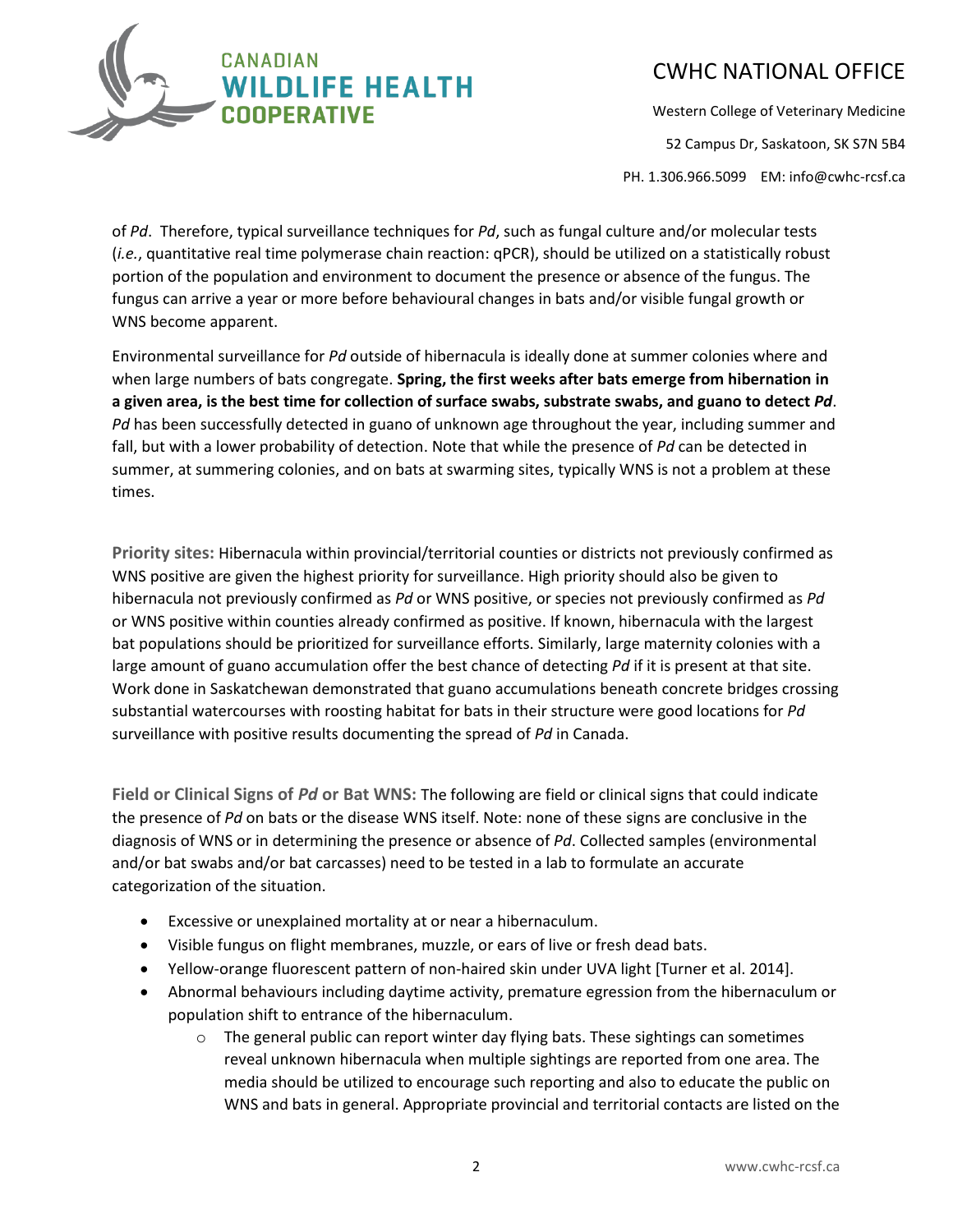

Western College of Veterinary Medicine

52 Campus Dr, Saskatoon, SK S7N 5B4

PH. 1.306.966.5099 EM: info@cwhc-rcsf.ca

#### [CWHC's bat health regional outlook page](http://www.cwhc-rcsf.ca/bat_health_regional_outlook.php) [\(http://www.cwhc](http://www.cwhc-rcsf.ca/bat_health_regional_outlook.php)[rcsf.ca/bat\\_health\\_regional\\_outlook.php\)](http://www.cwhc-rcsf.ca/bat_health_regional_outlook.php).

- $\circ$  Bats suffering from WNS may roost closer to cave entrances than normal, but this does not always happen. This phenomenon can greatly increase population counts if bats are moving from inaccessible areas of the hibernaculum to accessible entrance areas. Because of these factors, baseline data on over-wintering bat populations is important to assess the impact of WNS.
- Moderate to severe wing damage in non-torpid bats [Reichard and Kunz 2009].
- Thin body condition
- NOTE: Moderate to severe wing damage in non-torpid bats or thin body condition are considered nonspecific field signs when they are observed alone.
- Dead bats found on the landscape in the winter. These will not have obvious fungal growth. When surveying hibernacula be sure to search around the immediate area (~100m radius) for bat carcasses. However, the absence of carcasses does not mean the cave is *Pd* or WNS-free. There may or may not be bat carcasses within the hibernaculum itself. In some cases bats simply leave the hibernaculum and die undetected on the landscape. Carcasses may also be removed by scavengers (*e.g.*, raccoons).

For more details, see the case definitions under diagnostic categories for reporting cases of bat WNS in th[e Bat Necropsy Protocol:](http://www.cwhc-rcsf.ca/docs/Canadian%20Bat%20WNS%20Necropsy%20Protocol.pdf) [http://www.cwhc-rcsf.ca/bat\\_health\\_resources.php#white-nose-syndrome](http://www.cwhc-rcsf.ca/bat_health_resources.php#white-nose-syndrome)

**Data collection in hibernaculum:**

- 1. Record the percentage of bats with visible fungal growth
- 2. Record the number of live bats
- 3. Record the number of dead bats
- 4. Record the species of bats
- 5. Collect swab samples of bats and/or the environment for detection of *Pd* (see below for instructions)
- 6. Collect dead bats inside or near the hibernacula for detection of WNS (see "Bat White-Nose" [Syndrome Submission Protocol](http://www.cwhc-rcsf.ca/docs/Canadian%20Bat%20WNS%20Necropsy%20Protocol.pdf)" for details on priority species, number of carcasses to submit and contact details: [http://www.cwhc-rcsf.ca/bat\\_health\\_resources.php](http://www.cwhc-rcsf.ca/bat_health_resources.php)

Dead bats should be collected for diagnostic labs, researchers, and local natural history museums. Be aware of the risks of contamination when handling, storing, or sending potential *Pd* infected bat carcasses, especially to places that are still free of *Pd* and WNS. Always contact the recipient and discuss risk mitigation.

It can be difficult to tell live bats from dead bats hanging on cave walls. Dead bats can remain hanging on walls for years as they slowly decompose. It can also be difficult to differentiate between *Pd* on a bat and other fungal growth, dirt, dust or pieces of gypsum. Look for growth of *Pd* on any exposed skin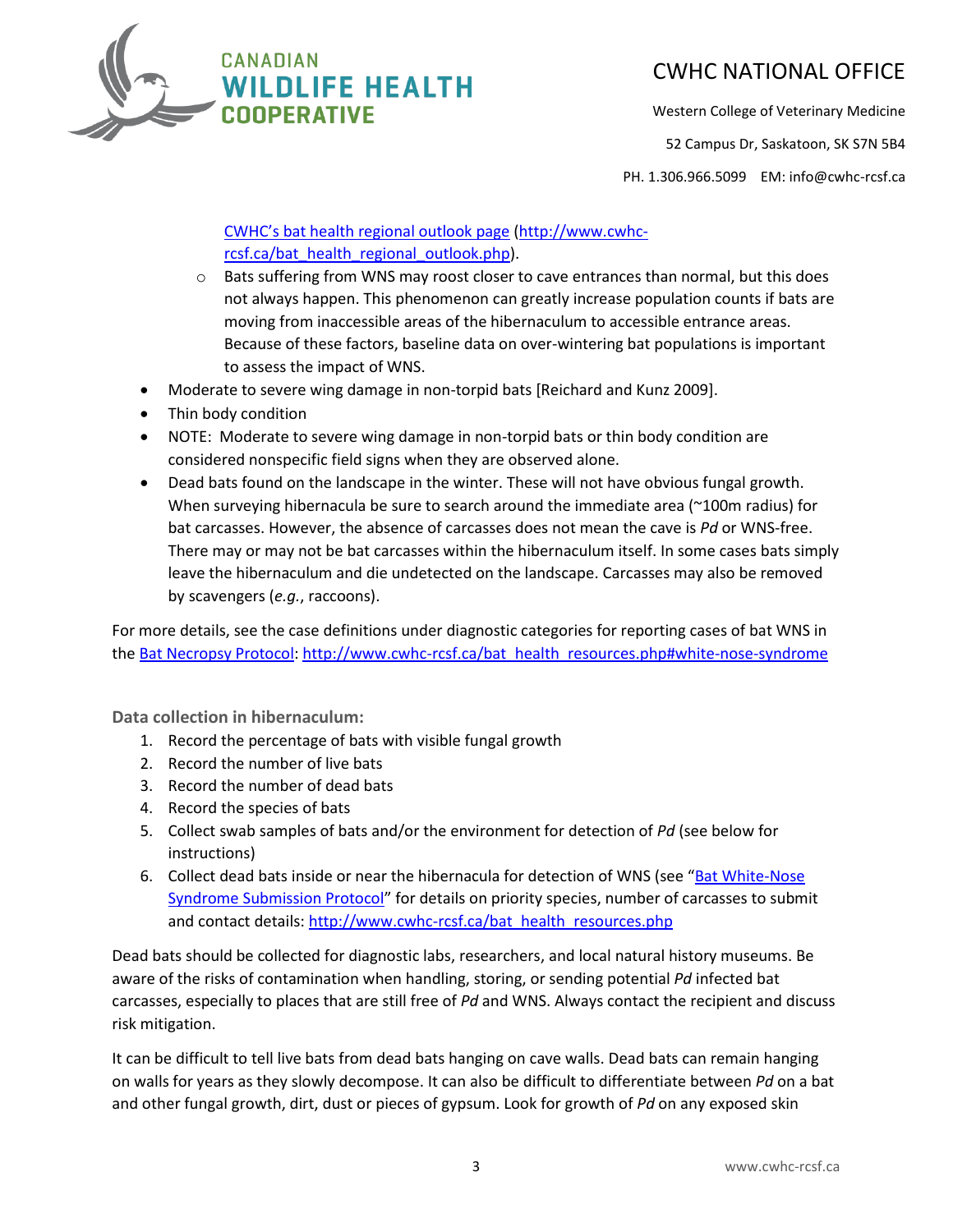

Western College of Veterinary Medicine

52 Campus Dr, Saskatoon, SK S7N 5B4

PH. 1.306.966.5099 EM: info@cwhc-rcsf.ca

surface of bats; do not focus exclusively on the muzzle. It has been observed that several years after *Pd*  becomes established in caves, visible growth on bats is more often on the wings and uropatagium (tail membrane) as opposed to the muzzle. The fungus *Trichophyton* sp. can look very similar to *Pd* growth on hibernating bats. Other fungi, such as *Mucor* sp., can grow on guano stuck to a hibernating bat. Surveyors should be aware of these facts that confound *Pd* and WNS surveillance and take pictures for documentation and swabs of any fungi seen growing on hibernating bats for later *Pd* testing (qPCR or culture) or fungal identification (culture). Once a bat dies, a suite of other fungi start growing on the carcass, but this does not necessarily interfere with the detection of *Pd* on the carcass or the potential confirmation of the disease WNS.

It is best not to handle live bats during surveillance. Instead, minimize disturbance by carefully swabbing bats *in situ* on the hibernaculum wall or ceiling. Also, be sure to follow the recommended decontamination procedures (see WNS Decontamination Protocol: [http://www.cwhc](http://www.cwhc-rcsf.ca/bat_health_resources.php)[rcsf.ca/bat\\_health\\_resources.php\)](http://www.cwhc-rcsf.ca/bat_health_resources.php), especially if surveillance involves entering multiple sites. *Pd* can persist in hibernacula during all seasons for years without the presence of bats. The concern is not just the spread of *Pd* to new areas, but also the intermixing of different strains of the fungus which may lead to new, possibly more virulent, genetic variants.

**Surveillance techniques:** Many surveillance techniques have been described in the literature for *Pd*/WNS surveillance, including wing damage scoring [Reichard and Kunz 2009] and Ultraviolet fluorescence of WNS lesions [Turner et al. 2014]. However, in Canada, it is recommended that only approved qPCR or fungal culture be utilized as confirmatory diagnostic tests for *Pd* detection. Surveillance for the disease WNS requires additional diagnostic evaluation of dead bats, including necropsy and histology. *Pd* surveillance requires taking swabs of the environment within hibernacula, swabbing live bats, or collecting guano or substrate at hibernacula or summer roosting sites. In regions with unknown *Pd* or WNS status it is important to swab live bats and the hibernaculum environment as well as collect soil samples beneath hibernating bats, if possible. However, in *Pd* or WNS positive sites, to minimize disturbance of live bats, we recommend only swabbing the hibernaculum environment and those species of bats for which the *Pd* or WNS status are currently unknown.

#### **Collecting environment samples**

*This section provides instructions on swab, guano, and substrate collection and is adapted from 'WNS/Pd Continental Transmission Study' prepared by Winifred Frick.* A minimum of 10 samples per site is recommended but sample size will vary based on hibernaculum size, number of bats, and logistic capacity of field personnel and laboratories. Substrate sampling can include soil and guano samples or swabs of hibernaculum walls. We recommend that substrate sampling be done in areas where bats routinely roost as opposed to hibernacula entrances.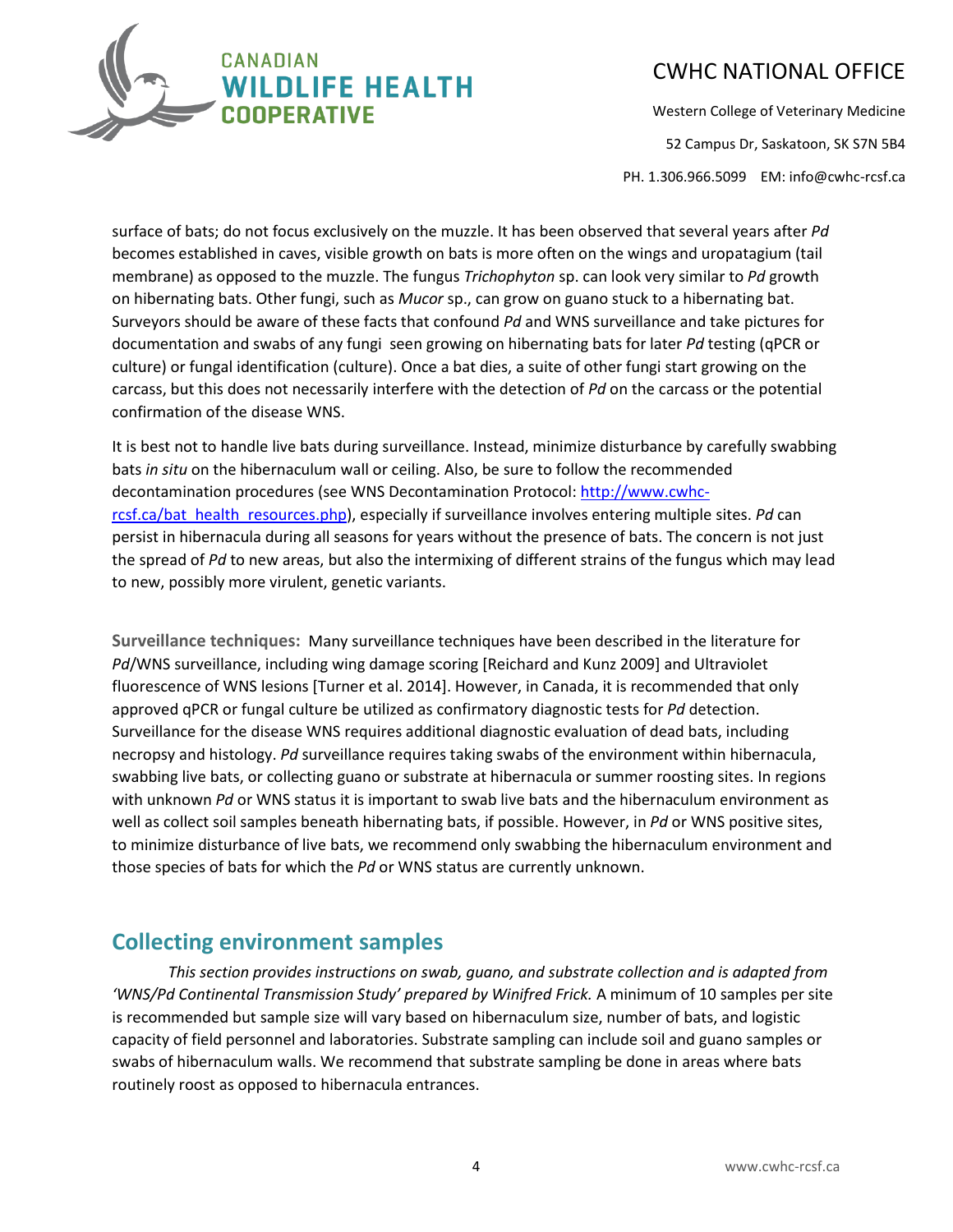

Western College of Veterinary Medicine

52 Campus Dr, Saskatoon, SK S7N 5B4

PH. 1.306.966.5099 EM: info@cwhc-rcsf.ca

#### *Pd* **Sampling**

- (1) Live Bat sampling
	- a. Record if fungal growth is visible
	- b. Swab bat
		- i. Use dry and sterile polyester swabs (do not use cotton swabs as they can contain PCR inhibitors)
		- ii. Swab bat 5x on wing and 5x on muzzle
		- iii. Store swabs dry (e.g., in a sterile whirl pak bag or vial)
		- iv. Apply a unique ID tag to bag or vial
	- c. Record unique ID and any other data (location, species, gender, visible fungus, etc.)
- (2) Substrate sampling
	- a. Swab substrate / collect soil
		- i. Use dry and sterile polyester swabs to test substrate or scoop a soil sample into a sterile vial or whirl pak bag
		- ii. Swab 5x on cave substrate and/or collect roughly 1 gram of soil
		- iii. Store swabs / soil samples dry (e.g. in a zip-lock bag or vial)
		- iv. Apply a unique ID tag to bag or vial and a label "SUBSTRATE"
	- b. Record unique ID and any other data (e.g. location, how far from cave entrance, presence of bats with or without *Pd* visible, etc.)
- (3) Guano sampling (Cory Olson, WCS Canada, pers. comm.)
	- a. Collect guano
		- i. Wear proper PPE including a NIOSH-approved respirator (TC-84A particulate filters) to prevent inhalation of guano dust, in addition to disposable exam gloves, and rubber boots
		- ii. Scoop guano directly into a 50 ml plastic centrifuge container (*e.g*., VWR cat# 10160-140, Ultra High Performance 50mL Centrifuge Tubes, rated to 20,000 x g) or use a bucket (attached to telescopic pole if out of reach) to scoop it up and transfer it to centrifuge container. Decontaminate reusable containers with soap water and bleach to kill *Pd* AND destroy DNA between sampling sites.
			- Note that methods for storing guano for single-species DNA barcoding or other research may differ from guano collected for *Pd* surveillance.
		- iii. Collect at least 5 ml, but ideally 25 ml of guano (filling the container no more than halfway facilitates homogenization later in the process)
		- iv. If not shipped immediately or frozen for long term storage immediately, ensure samples are kept chilled and dried, preventing buildup of moisture. Moisture is better absorbed when a sample is kept in a paper envelope inside a zip-lock bag with a desiccant pack. Transfer the sample to the 50 ml plastic centrifuge container before shipping or freezing.
		- v. Apply a unique ID tag to the vial and a label "GUANO"
	- b. Homogenization
		- i. The Animal Health Laboratory at the University of Guelph homogenizes guano samples for a \$10 fee (as of January 2022).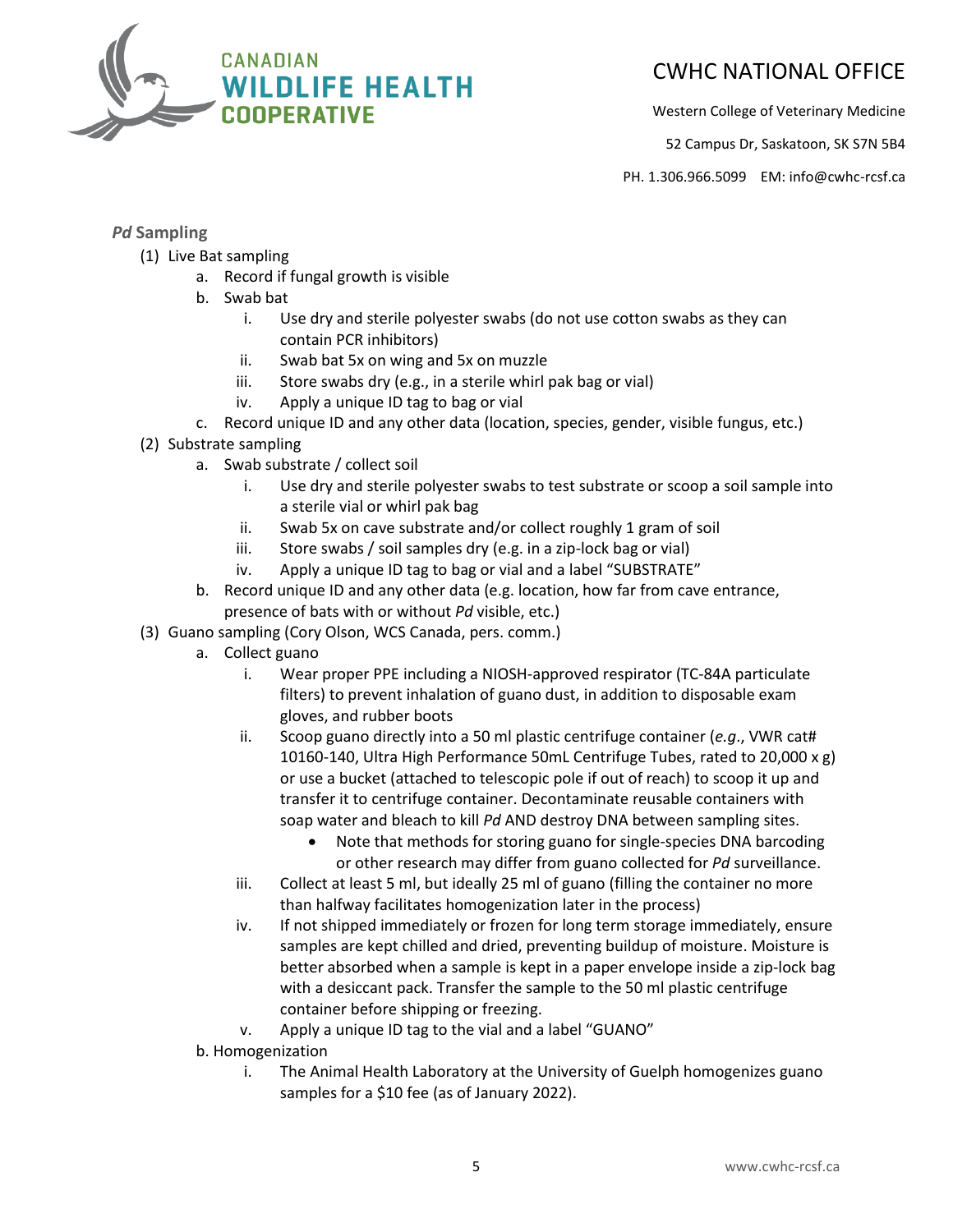

Western College of Veterinary Medicine

52 Campus Dr, Saskatoon, SK S7N 5B4

PH. 1.306.966.5099 EM: info@cwhc-rcsf.ca

*For information on guano collection methods used in Saskatchewan and Alberta in 2021, see the online presentation "[Bats and Bridges: Using guano sampling for species inventories and Pd surveillance](https://youtu.be/eMN9TEVWdyM)" by Cory Olson of the Wildlife Conservation Society Canada and Alberta Community Bat Program.* 

#### **Mailing** *Pd* **samples**

- (1) Decontaminate everything using appropriate disinfecting wipes (see WNS Decontamination Protocol: [http://www.cwhc-rcsf.ca/bat\\_health\\_resources.php\)](http://www.cwhc-rcsf.ca/bat_health_resources.php), including datasheets which should be printed on waterproof paper such as "write-in-rain" to facilitate this process.
- (2) *Pd* samples: Please refrigerate the samples if they are not to be submitted immediately, or freeze the samples for long term storage before submission.
- (3) Mailing: Ship samples with an ice pack because cold storage/shipping minimizes background growth and makes testing more reliable. Complete shipping and handling instructions for entire carcasses are available at [http://www.cwhc-rcsf.ca/bat\\_health\\_resources.php.](http://www.cwhc-rcsf.ca/bat_health_resources.php) If you are not involved with a project or collaborative research that provides qPCR testing for *Pd*, in Canada field samples for *Pd* qPCR testing can be shipped as diagnostic specimens to Animal Health Laboratory-Molecular Biology, University of Guelph (419 Gordon Street, Guelph, Ontario, Canada N1G2W1 (ahlmolec@uoguelph.ca, A519-824-4120 ext 54086, https://www.uoguelph.ca/ahl ) or to the Animal Health Centre, Abbotsford, BC [\(http://www.agf.gov.bc.ca/ahc/;](http://www.agf.gov.bc.ca/ahc/) Toll Free 1-800-661-9903 [BC Only]; 604-556-3003). Please contact these laboratories prior to sending specimens so their personnel can be aware of and make appropriate arrangements for the submission. For up to date cost of sample analysis, please contact the respective laboratories at the phone numbers or email addresses as listed below.
- (4) If samples are to be submitted from a bat confirmed with rabies or from a bat displaying behaviour suggestive of rabies, please contact the diagnostic lab before shipping the samples in viral inactivated reagent, *e.g.* inactivated VTM, Tripure or TriReagent.

#### **Direct Links**

[WNS Decontamination Protocol](http://www.cwhc-rcsf.ca/docs/WNS_Decontamination_Protocol-Mar2017.pdf)

[Recommendations for WNS decontamination during summer activities](http://www.cwhc-rcsf.ca/docs/miscellaneous/Recommendations%20for%20WNS%20decontamination%20during%20summer%20activities.pdf)

[Recommended Culture Method for](http://www.cwhc-rcsf.ca/docs/Recommended%20Culture%20Method%20for%20P.destructans.pdf) *Pseudogymnoascus destructans*

[Shipping and Handling Instructions](http://www.cwhc-rcsf.ca/docs/CWHC%20Shipping%20and%20Handling%20Instructions.pdf) [Bat submission protocol](http://www.cwhc-rcsf.ca/docs/WNS_Specimen_Submission_Protocol.pdf)

Evolving approach to white-nose [syndrome diagnostic standards in Canada](http://www.cwhc-rcsf.ca/docs/miscellaneous/Evolving%20approach%20to%20WNS%20diagnostic%20standards%20in%20Canada.pdf)